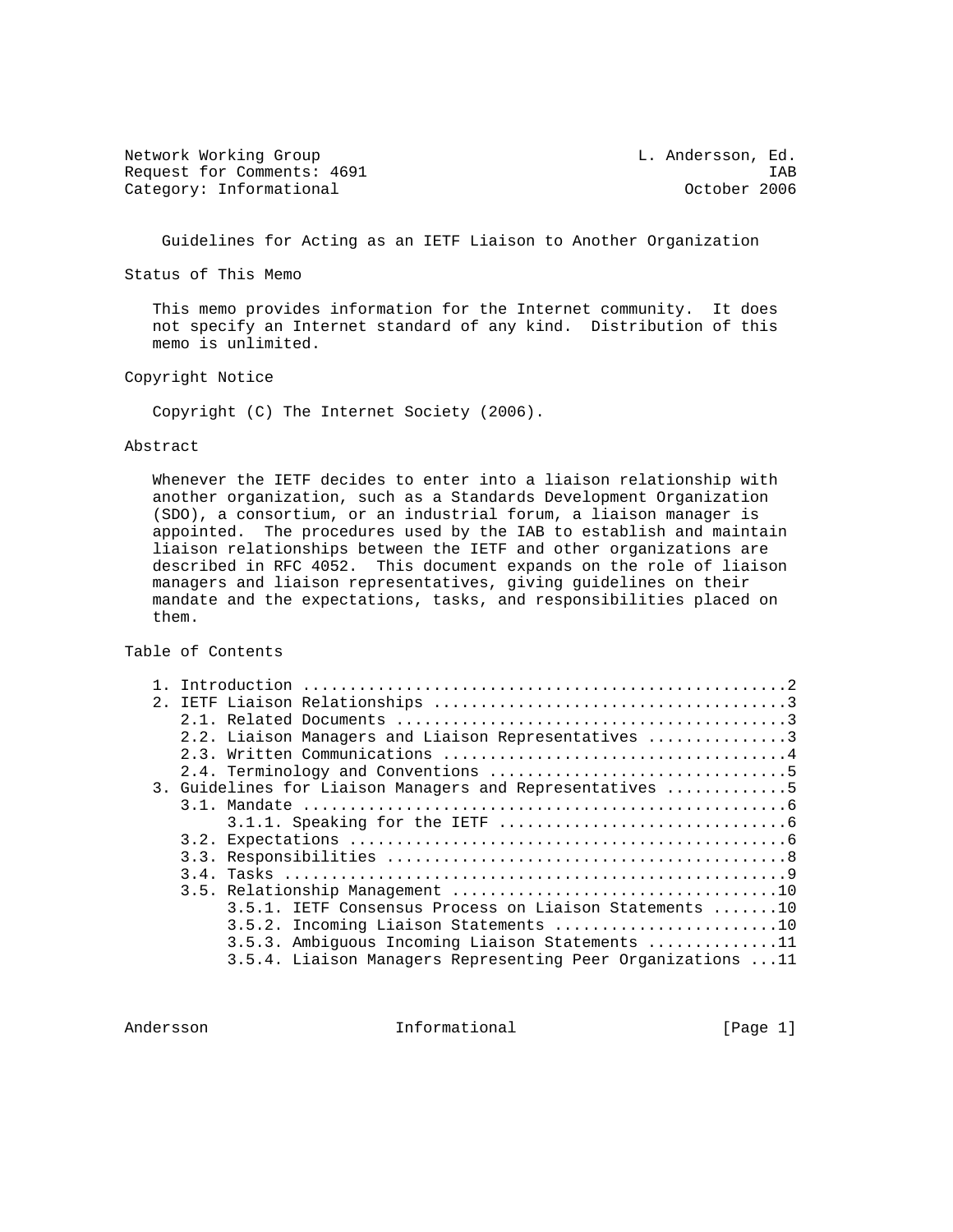### 1. Introduction

 In the course of developing Internet standards, the IETF needs to communicate extensively with various other peer organizations, including the following:

- o Standards Development Organizations (SDOs) such as the Telecommunication Standardization Sector of the International Telecommunication Union (ITU-T) or standardization working groups of the Institute of Electrical and Electronics Engineers (e.g., IEEE 802)
- o Consortia such as the World Wide Web Consortium (W3C)
- o Industrial forums such as the Global Grid Forum (GGF)

 These organizations are usually concerned with developing related standards and technical specifications, so that from time to time issues of coordination and mutual interest may arise. To facilitate communications, the IETF, through the Internet Architecture Board (IAB), establishes permanent liaison relationships with appropriate parts of these organizations according to the processes described in RFC 4052 [RFC4052].

 Whenever the IETF decides to enter into a liaison relationship, a liaison manager and possibly some liaison representatives are appointed by the IAB to act as a channel between the IETF and the peer organization, typically in tandem with counterparts appointed by the peer organization.

 Sections 2.2, 2.3, and 3 of RFC 4052 briefly set out the basic functions of the tasks of liaison managers and representatives. Over time, the number and importance of liaisons have grown, and the importance of the personal role of IETF liaison managers and representatives in maintaining effective relationships with peer organizations has grown concomitantly. This document supplements [RFC4052] by providing guidelines for liaison managers and liaison representatives in maintaining communications to peer organizations.

Andersson **Informational** Informational [Page 2]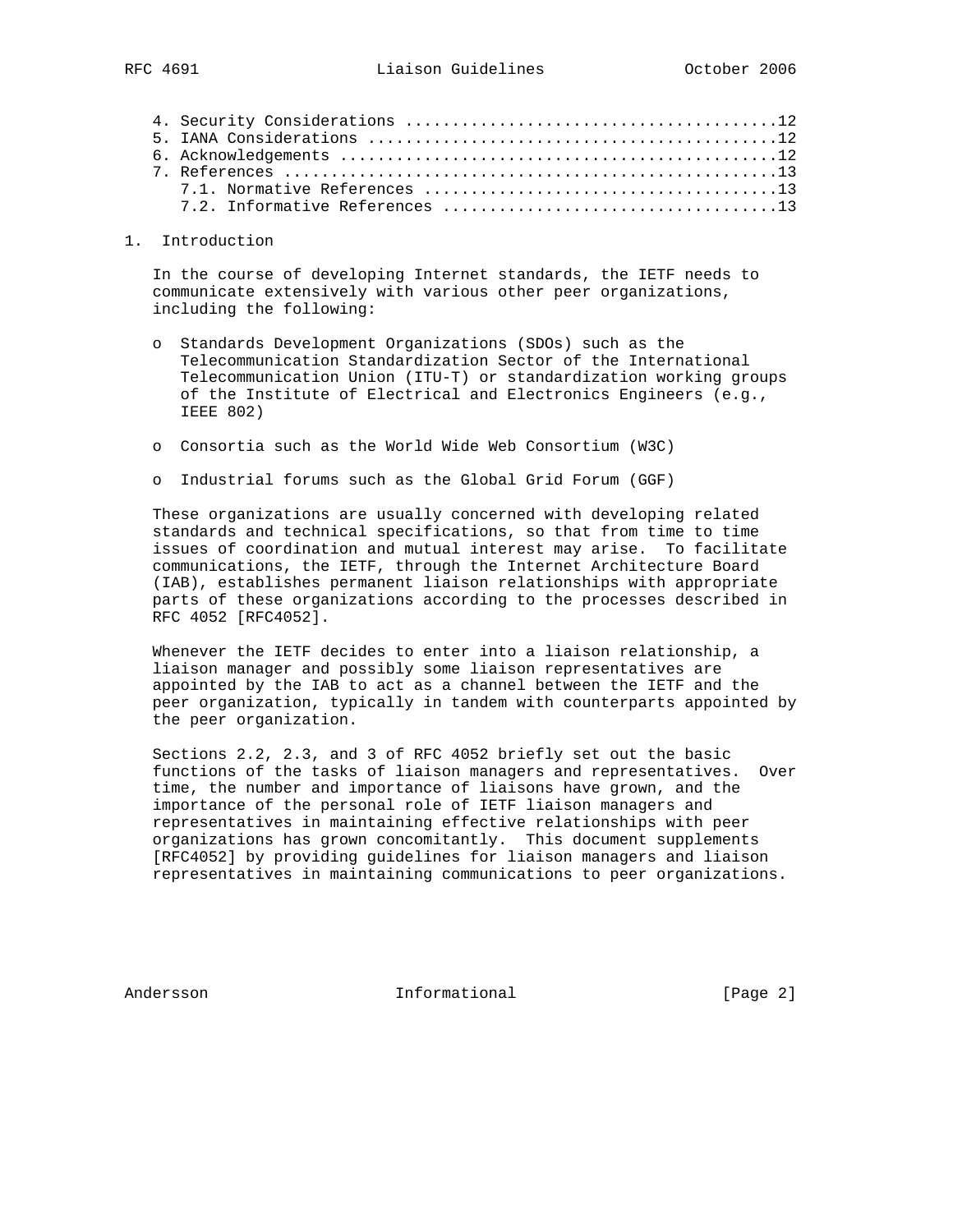# 2. IETF Liaison Relationships

 A major goal of the IETF is to develop standards for the Internet, enabling the development of interoperable implementations. In order to develop Internet standards, it is frequently necessary for the IETF to communicate with other organizations that develop standards for other types of networks, for Internet applications, or for technologies that the Internet uses.

 In some cases, the IETF and peer organizations consider it mutually beneficial to have a permanent formal relationship with certain rules governing the relationship. The organizations then enter into a "liaison relationship". At a high level, both sides agree to undertake certain responsibilities with respect to each other. The most basic liaison responsibility is to communicate information as necessary, and to respond to requests from peer organizations to which liaisons are maintained.

 Decisions on IETF liaison relationships are the responsibility of the IAB. This includes whether or not the IETF should have a liaison relationship with a particular organization.

# 2.1. Related Documents

 The IETF liaison process is specified in several documents. RFC 4052 [RFC4052] specifies how the IAB manages the IETF liaison relationship; RFC 4053 [RFC4053] specifies how liaison statements should be treated. Organization-specific agreements and documents may also be generated in some cases, e.g., RFC 3356 [RFC3356] describes the collaboration between the IETF and ITU-T, RFC 3113 [RFC3113] describes the relationship with the 3rd Generation Partnership Project (3GPP), and RFC 3131 [RFC3131] describes the one with the Third Generation Partnership Project 2 (3GPP2).

### 2.2. Liaison Managers and Liaison Representatives

 Whenever the IETF enters into a liaison relationship with another organization, a liaison manager (often referred to as "the IETF liaison") is appointed by the IAB. This document expands on the mandate of and the expectations, tasks, and responsibilities placed on the liaison manager by Section 2.2 of RFC 4052.

 In some cases, it may be necessary to have more than one person handling the liaison relationship with a given organization. For example, the time commitment required may be too substantial, or the technical scope of the liaison relationship may be too broad to be handled by a single individual.

Andersson Informational [Page 3]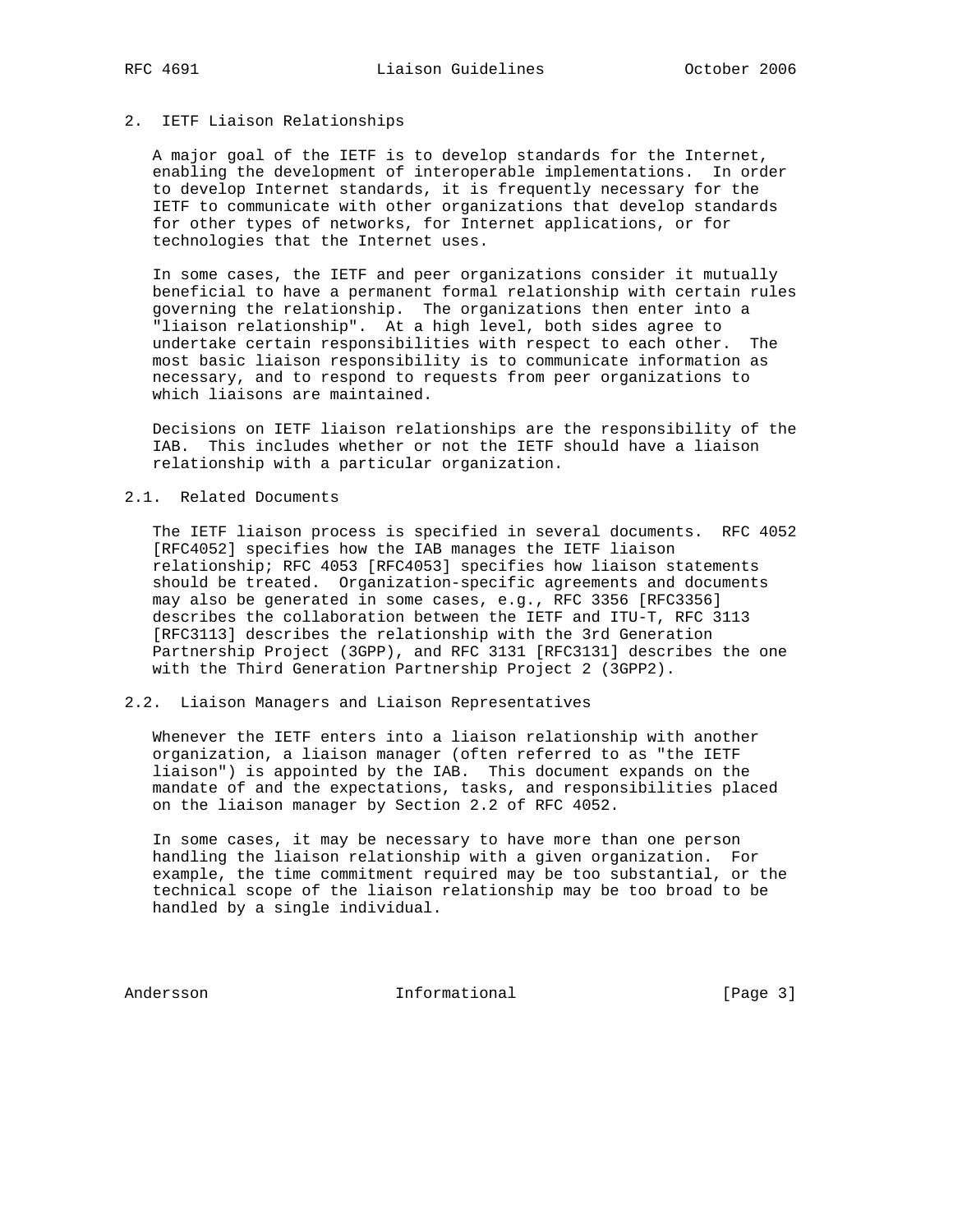In such cases, the IAB may appoint one or more liaison representatives to supplement the work of the liaison manager by managing different aspects of the liaison relationship between the IETF and the other organization.

 The value of personal relationships between the IETF liaison manager and representatives and members of the peer organization is central to the roles. The IAB will be looking for people who have both a good technical understanding of the work being carried out and effective personal relationships within the peer organization. Ongoing face-to-face interactions between the IETF liaisons and members of the peer organization are seen as critical to the effective functioning of the role. These interactions should allow the liaisons to keep the IETF abreast, and preferably ahead, of matters of mutual interest or potential conflict. When the liaison is working effectively, it should facilitate the IETF and the peer organization working synergistically and reduce the chance of overlapping or conflicting standards being created.

2.3. Written Communications

 Aside from the personal contacts between liaisons and the peer organization, extensive communication may occur between the IETF and the peer organizations through written materials. Much of this communication is through liaison statements that typically contain plans, new developments, and time schedules of which one party believes that the other party should be aware.

 The liaison manager should be aware of these written communications and assist both parties to see that appropriate action is taken in relation to liaison statements passing in both directions.

 For example, when a liaison organization, such as ITU-T, needs to reference material that is under development in the IETF: the final reference in the peer organization's document needs the permanent identifier (RFC number) that will be assigned to the Internet Draft when it is approved and published. To meet the publication schedule of the peer organization, a liaison statement is often sent to the IETF requesting that an RFC number be assigned within the required timeframe. In response, the IETF can provide the RFC number or explain why it is not possible to provide this within the timeframe requested.

 An alternative situation that involves more specific action by the liaison manager also involves requests for this kind of expedited action on RFCs. For example, 3GPP/3GPP2 and the Open Mobile Alliance (OMA) provide the IETF with an updated list of dependencies between their documents and IETF documents on a monthly basis, indicating

Andersson Informational [Page 4]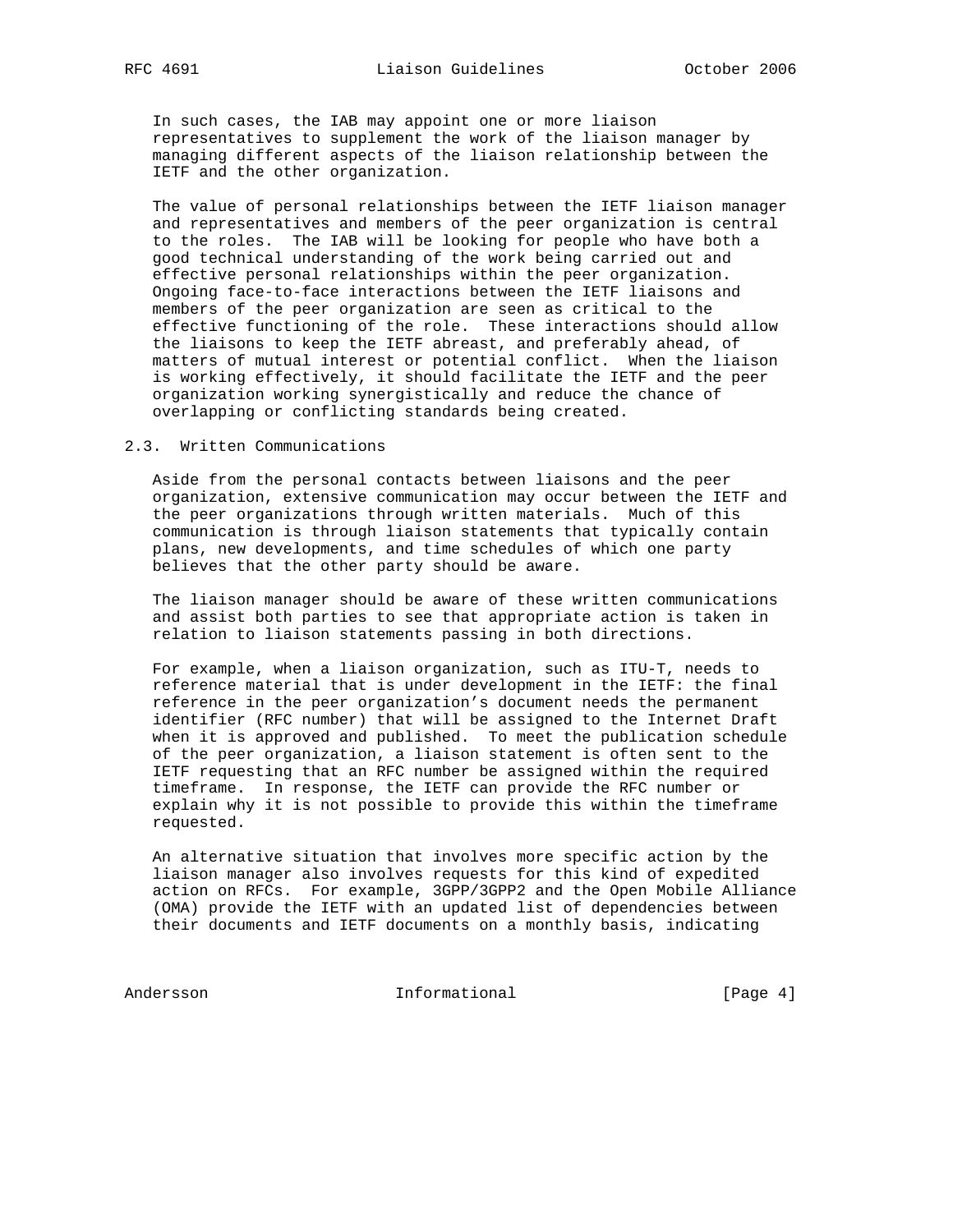what documents are needed and the required timeframe. In this case, the liaison manager tracks the dependency list and, when necessary, conveys the request for expedited assignment to the appropriate IETF Area Director (AD).

### 2.4. Terminology and Conventions

 Terminology relating to IETF liaison procedures is found in [RFC4052]. Terms defined below are valid for this document only.

Liaison manager

 A person appointed to manage an IETF liaison relationship with another organization.

Liaison representative

 A person appointed to manage a certain (sub-)aspect of an IETF liaison relationship with another organization. Since it is only the scale of the responsibilities, mandate, and tasks that is different, the rest of this document only explicitly mentions liaison managers.

### IETF consensus

 RFC 2026 [RFC2026] and RFC 2418 [RFC2418] discuss the IETF consensus process. In this document, the term "IETF consensus" is used to indicate either consensus of the IETF as an organization, an area within IETF, or a working group. There the term "IETF consensus" needs to be interpreted in the context in which it is used.

 The key words "MUST", "MUST NOT", "REQUIRED", "SHALL", "SHALL NOT", "SHOULD", "SHOULD NOT", "RECOMMENDED", "MAY", and "OPTIONAL" in this document are to be interpreted as described in RFC 2119 [RFC2119].

### 3. Guidelines for Liaison Managers and Representatives

 Since liaison relationships are intended to be mutually beneficial, the IETF liaison to another organization must act as a bi-directional communication link between the IETF and the other organization. Since the liaison manager has been appointed by the IETF, the liaison manager needs to be responsive to the needs and aims of the IETF.

 RFC 4052 lists some of the tasks and expectations relating to liaison managers and liaison representatives. This document expands on their mandate, provides more detailed discussion, and describes how the role is executed.

Andersson **Informational** Informational [Page 5]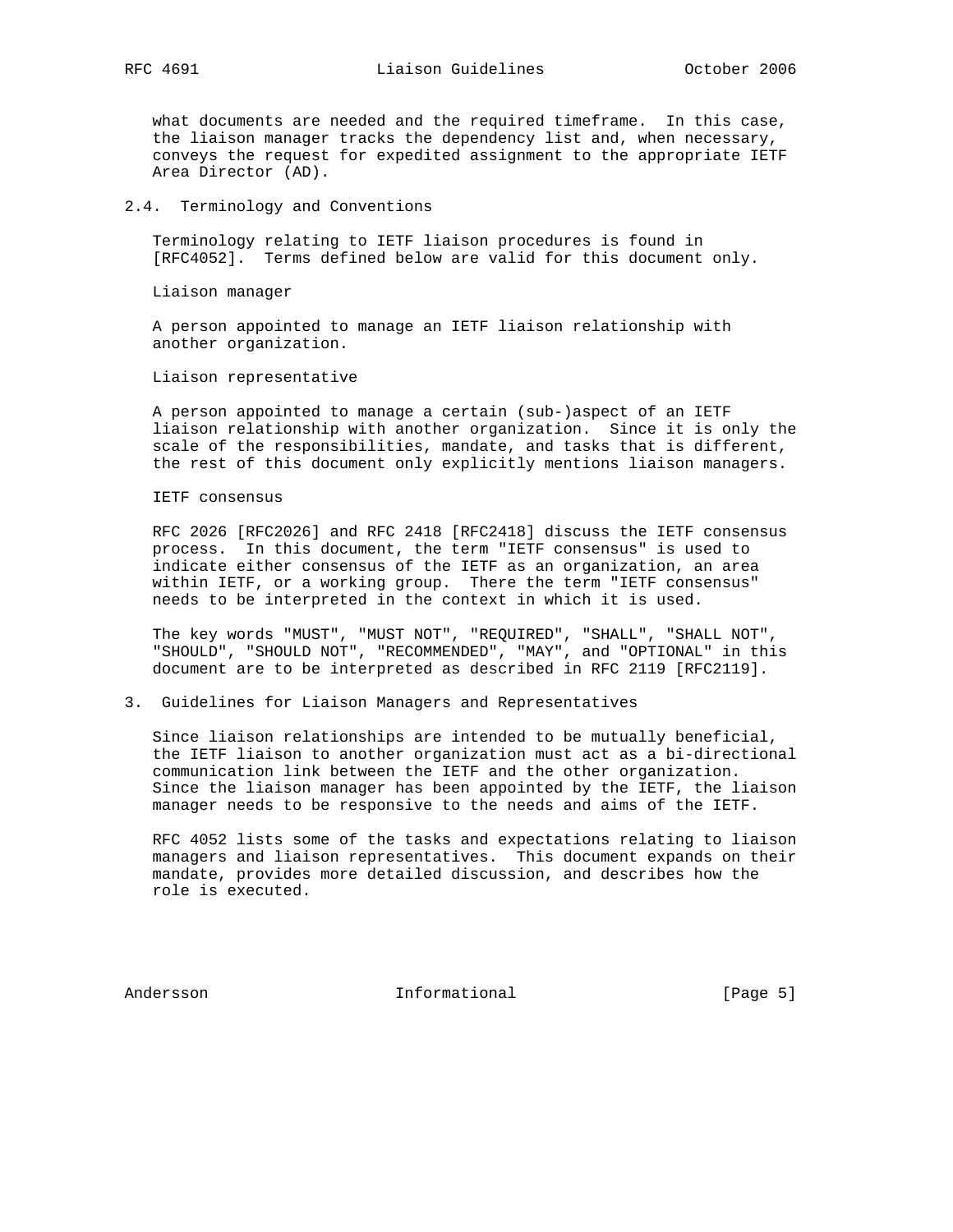# 3.1. Mandate

 The mandate for IETF liaison managers is strictly limited to conveying IETF consensus to the liaised organization. The liaison manager MUST NOT on their own initiative send liaison statements to a liaised organization on behalf of IETF, or any of its areas and working groups. Liaison statements are only sent following the process specified in [RFC4052]. Liaison statements are only sent on the initiative of the IETF chair, the IAB chair, IETF Area Directors, or IETF working group chairs.

 In Section 3.3 and Section 3.4, responsibilities and tasks are listed that enable the IETF to obtain the information to correctly interact with the liaised organizations and to develop and clearly communicate IETF consensus.

# 3.1.1. Speaking for the IETF

 The IETF functions based on rough consensus, which means that the right to speak for the IETF cannot be delegated. The liaison manager speaks on behalf of the IETF on the subject matter of the liaison, but only after making sure that the IETF consensus is understood. Some guidelines for understanding IETF consensus are provided above; however, the most important requirement is close and detailed coordination/consultation with the IETF community.

# 3.2. Expectations

 There are certain expectations placed on liaison managers appointed by the IETF. Examples of these expectations are listed below.

Competences required

 The key competence needed in the liaison manager or representative role is effective management of the liaison process according to the rules that have been agreed upon. The liaison acts as a representative of the IETF and not an independent voice with respect to topics of discussion in the liaison relationship. The liaison must therefore be careful to distinguish his or her own views from documented IETF consensus in dealings with the peer organization.

 To this end, the liaison manager or representative must be able to communicate effectively with members of the peer organization, especially in face-to-face situations. This is important both to communicate the IETF's viewpoint and to gather information about the issues in the peer organization that the IETF needs to understand.

Andersson **Informational** Informational [Page 6]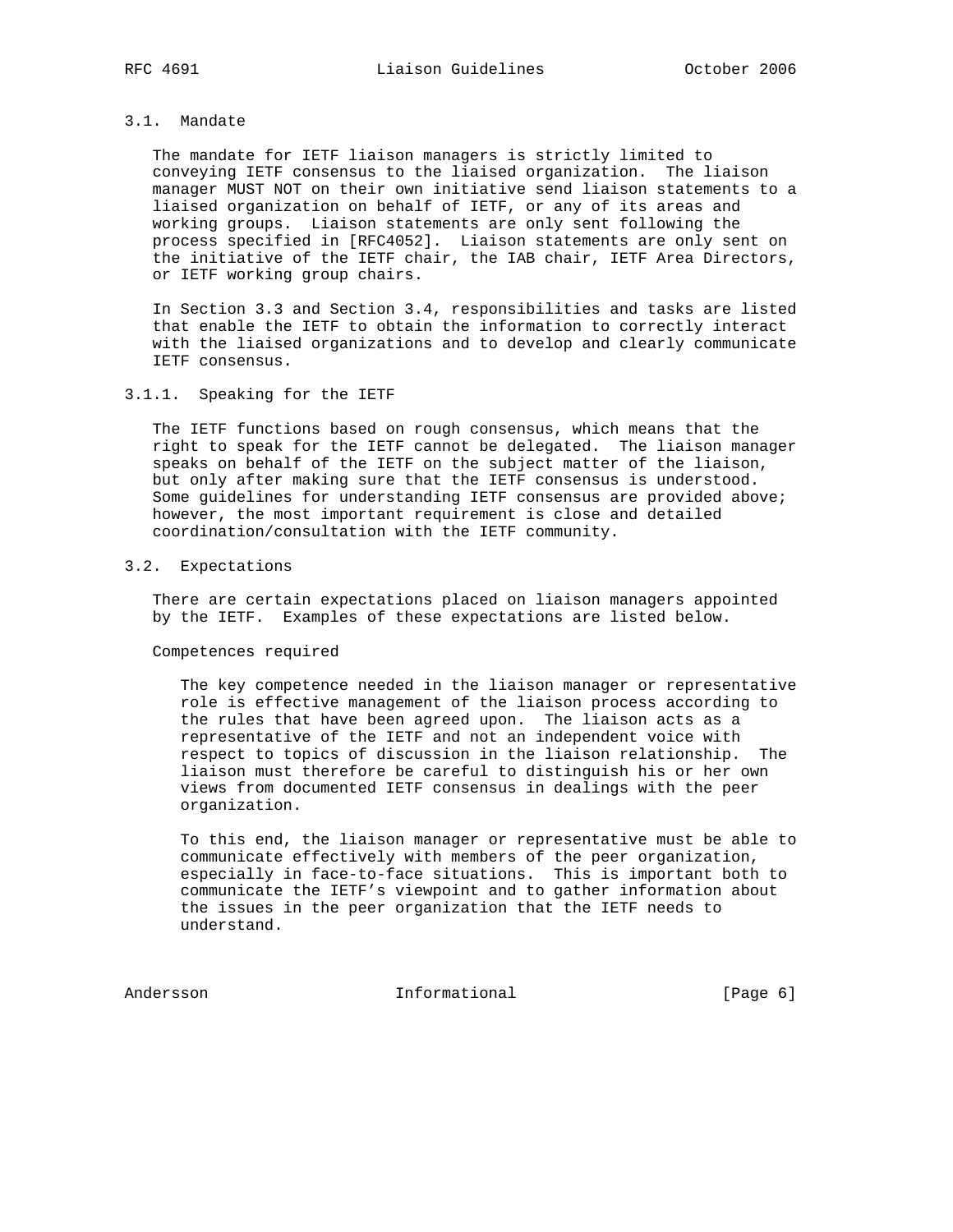In support of the liaison process, a person appointed to act as a liaison manager or representative on behalf of the IETF is expected to have a good technical understanding of the key issues in the subject area, as well as an understanding of the concerns important to stakeholders in both organizations.

 An IETF liaison needs to have knowledge of the IETF's consensus process in general, as well as the consensus process(es) applying to the key issues within the liaison relationship.

 The liaison must also have a good understanding of the processes used by the peer organization involved.

#### Perspective

 Liaison relationships are designed for the mutual benefit of the organizations participating in the liaison. As such, swift information flow in both directions is a firm requirement. The role of an IETF liaison manager is to promote the interests of the IETF with respect to all topics within the scope of the liaison relationship. Since the liaison manager "wears an IETF hat", it is NOT the task of a liaison manager to promote the interests of the liaised organization within the IETF.

### Distance

 A liaison may not be able to maintain the required perspective if he or she is closely involved in the outcome of the work in the peer organization. A conflict of interest might arise if the liaison is involved in the management of the relevant part of the peer organization, has a close technical involvement in the work that is the subject of the liaison, or has a close interest in the outcome of the work in the peer organization through his or her employment. When appointing an appropriate person to manage a liaison relationship, the IAB needs to take into account any conflicts of interest that the individual being considered might have. Before a person is appointed to manage a liaison relationship, he or she will be asked to explicitly state any conflicts of interest. The IAB will not appoint a person to a liaison manager position if there is a strong conflict of interest. For example, an individual with an industry or organizational leadership position in an organization would typically not be suitable for appointment as an IETF liaison to that organization.

Andersson **Informational** Informational [Page 7]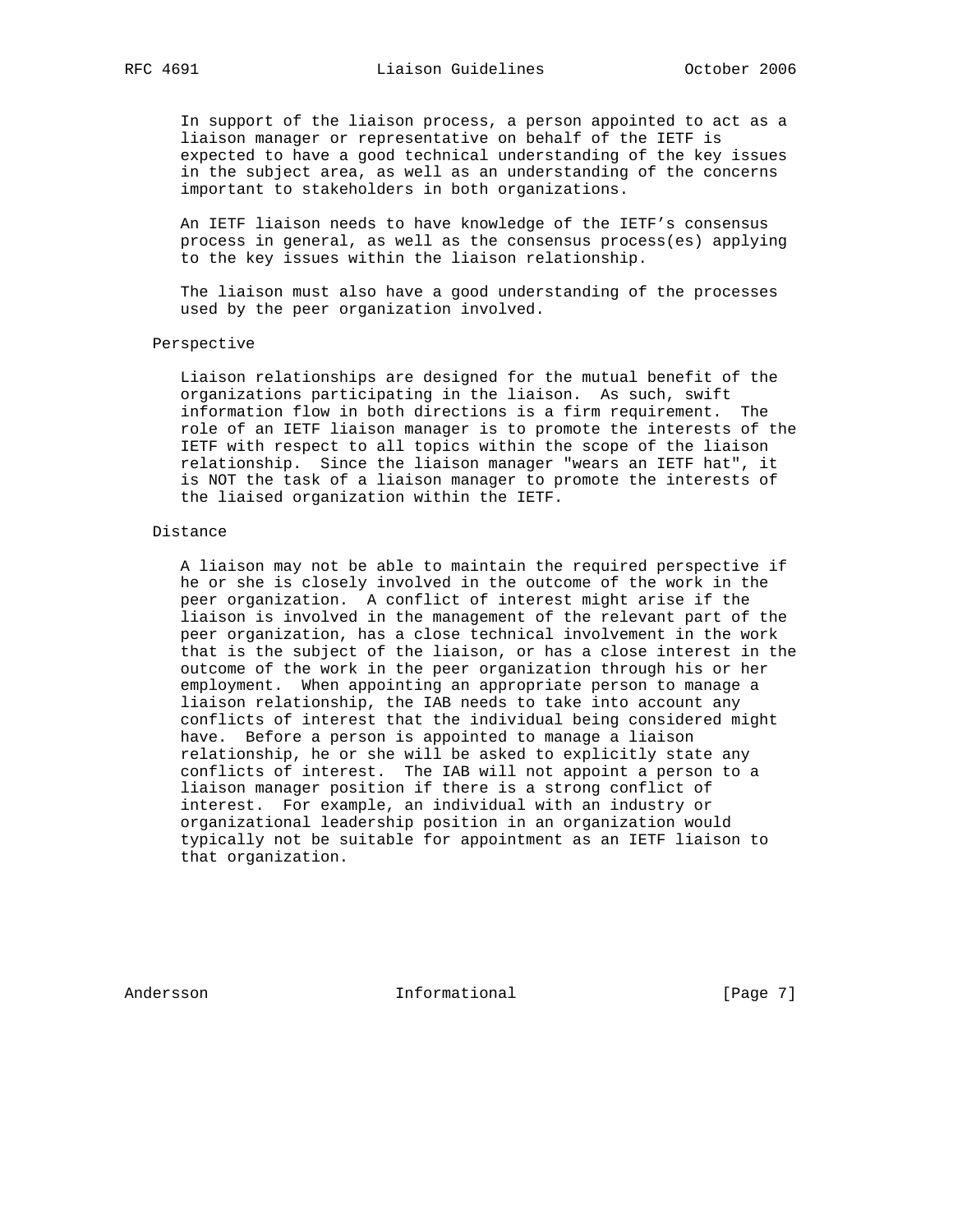Commitment and opportunity

 A liaison manager needs to be committed to addressing the issues relevant to the liaison relationship. To handle the job properly, it is necessary that the liaison be able to allocate sufficient time to the task.

Timeliness

 It is expected that a liaison manger will make the IETF aware of new developments in the subject area in a timely fashion.

### 3.3. Responsibilities

 The liaison manager and representatives provide information to the IETF community in order to enable the IETF to make decisions based on the best possible information regarding the work in the peer organization. In turn, information communicated by the IETF liaison to the liaised organization MUST be based on the relevant IETF consensus. The liaison manager works with the liaised organization to ensure that communication is clear. As part of this, the liaison must clearly differentiate his or her own independent positions from those that represent IETF consensus.

 It is the responsibility of the liaison manager to ensure that the liaised organization communicates its requirements to the IETF in a timely fashion and that the IETF consensus is clearly understood. This is particularly important in situations where the IETF and the liaised organization differ substantially in their positions. In this situation, the liaison manager needs to facilitate prompt communication so that the IETF and the liaised organization can stay in close communication and avoid misunderstandings.

 The liaison manager and representatives are responsible for clearly and correctly communicating the IETF consensus position to the liaised organization. This includes, when specifically instructed, carrying any messages from the IETF to the peer organization. Generally, these communications "represent the IETF", and therefore due care and consensus must be applied in their construction.

 The liaison manager and representatives are responsible for ensuring that relevant information originating from the liaised organization, or other information coming to the attention of the liaison, reaches the correct destination within the IETF, in a timely and effective way.

Andersson **Informational** Informational [Page 8]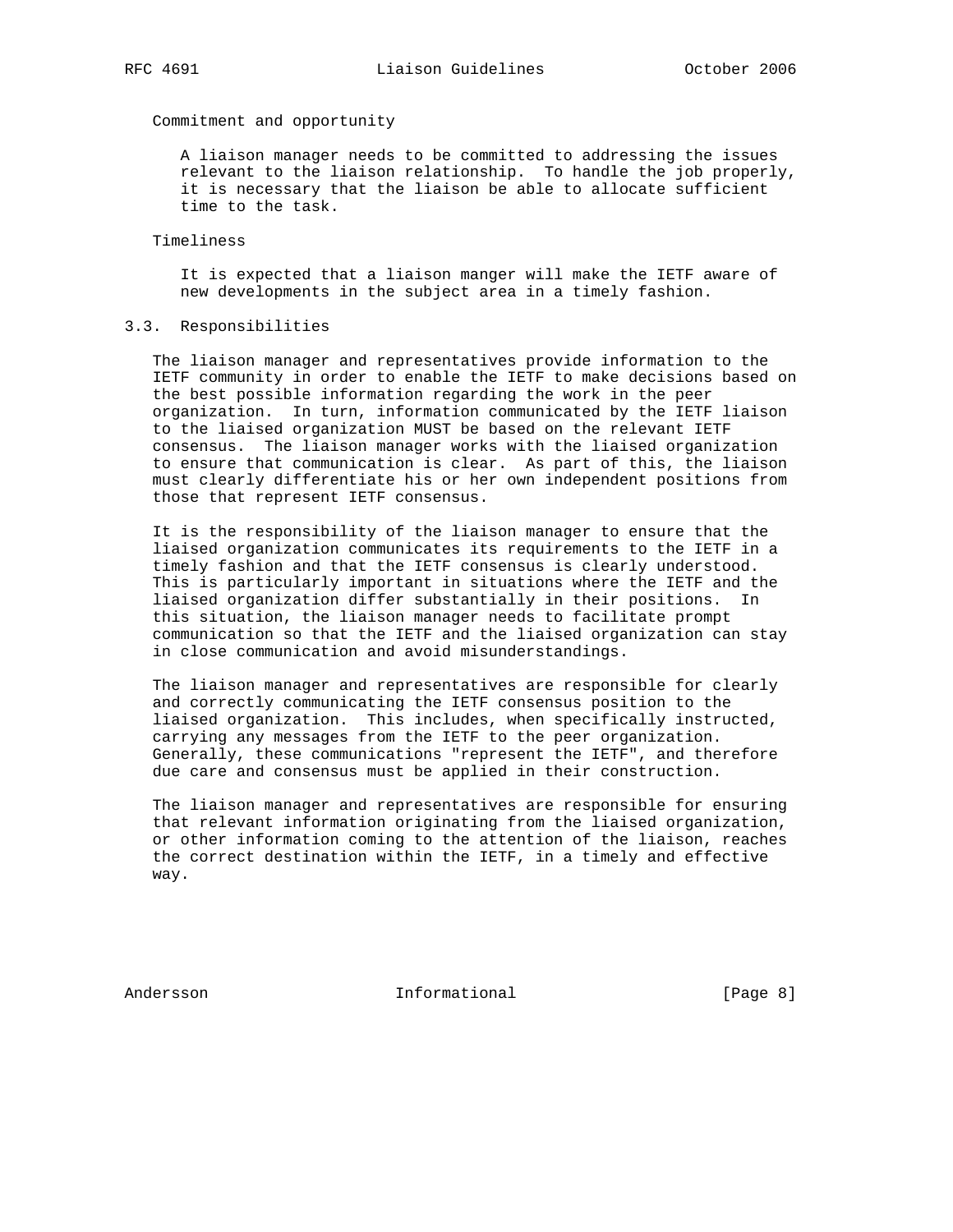# 3.4. Tasks

 Examples of tasks performed by the liaison manager are provided below. Depending on the nature of the liaised organization, the task may vary in frequency and relative importance.

- 1. Attend relevant meetings and participate in conference calls and mailing lists within the liaised organization to gather information relevant to the liaison relationship. Note developments of interest for onward communication to the IETF. Communicate the point of view of the IETF consensus to the peer organization.
- 2. Communicate information relevant to the liaison relationship to the relevant part of the IETF either by written reports or verbally; this may involve briefings with a team of IETFers involved in the liaised organization and other interested parties within the IETF, e.g., working group chairs and ADs.
- 3. Understand the concerns of both the IETF and the peer organization, while ensuring that interests of the IETF are maintained; where there appear to be problems to solve or conflicts between approaches, work with both parties to encourage engineers from both organizations to collaborate on solving the problem and facilitate the development of engineering solutions in the appropriate organization.
- 4. Prepare reports giving updates on developments in the peer organization as requested by the IAB or other interested parties in the IETF. The target for these updates (e.g., the IAB, an AD, a WG) will typically be identified upon establishment of the liaison relationship and/or the appointment of the liaison manager.
- 5. Oversee delivery of liaison statements addressed to the IETF. This includes ensuring that liaison statements are delivered to the appropriate destination within the IETF, as well as shepherding the timely creation of responses by the IETF.
- 6. Work with the liaised organization to ensure that the IETF's liaison statements are appropriately directed and responded to in a timely fashion. To accomplish this, the liaison needs to build a contact network.
- 7. Communicate and coordinate with other IETF liaison managers where the activities of two or more liaised organizations overlap.

Andersson **Informational** Informational [Page 9]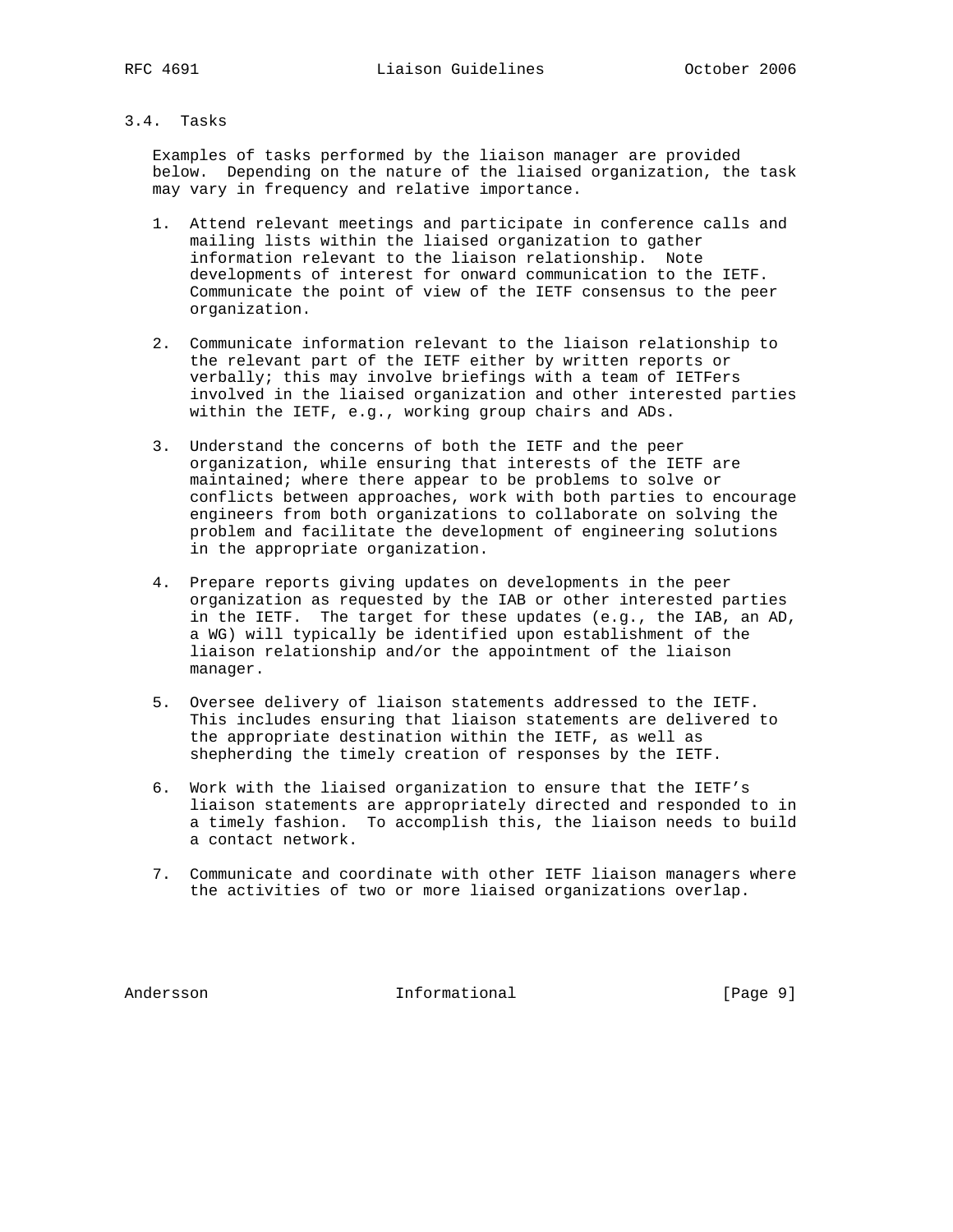- 8. Assist with the preparation of IETF liaison statements based on IETF consensus.
- 9. From time to time, liaison managers and liaison representatives will have to report to the IETF on the status of the liaison relationship. For this purpose, they will need to keep track of outstanding issues on behalf of the IETF. The frequency of the reports and the recipients of the reports within the IETF will be decided when the liaison relationship is set up and may be changed at any time by an IAB decision. IAB or other parties within the IETF may probe for liaison reports as needed or at regular intervals.

# 3.5. Relationship Management

 Liaison managers will be involved in activities for which they are not directly responsible, but that might greatly benefit from their expertise. Some of these activities are outlined below.

3.5.1. IETF Consensus Process on Liaison Statements

 Liaison statements and other messages sent to a liaised organization should be based on rough consensus within the IETF or one of its working groups or areas. Though the liaison manager is not responsible for determining consensus, it is important that the liaison manager participate in the process and makes his or her expertise and knowledge available.

 How consensus is arrived at may vary according to the circumstances. Some issues are new, and in these cases an open discussion on a mailing list should be undertaken. For some issues, consensus has already been arrived at or the liaison statement is a mere statement of facts (e.g., to inform the liaised organization that an IETF Last Call had started on a document it had previously expressed interest in) and in these cases the liaison statement can be written and sent (such as by a working group chair), possibly involving the liaison manager.

3.5.2. Incoming Liaison Statements

 When the IETF receives a liaison statement or other communication from an organization with which it has a liaison relationship that includes a request for a response to the communication, the IETF is committed to providing a timely response. This means that the IETF will respond within the time requested and provide information as accurately as possible. This commitment has been one of the key discussion points in the past, such as within the (g)mpls change process [GMPLS].

Andersson Informational [Page 10]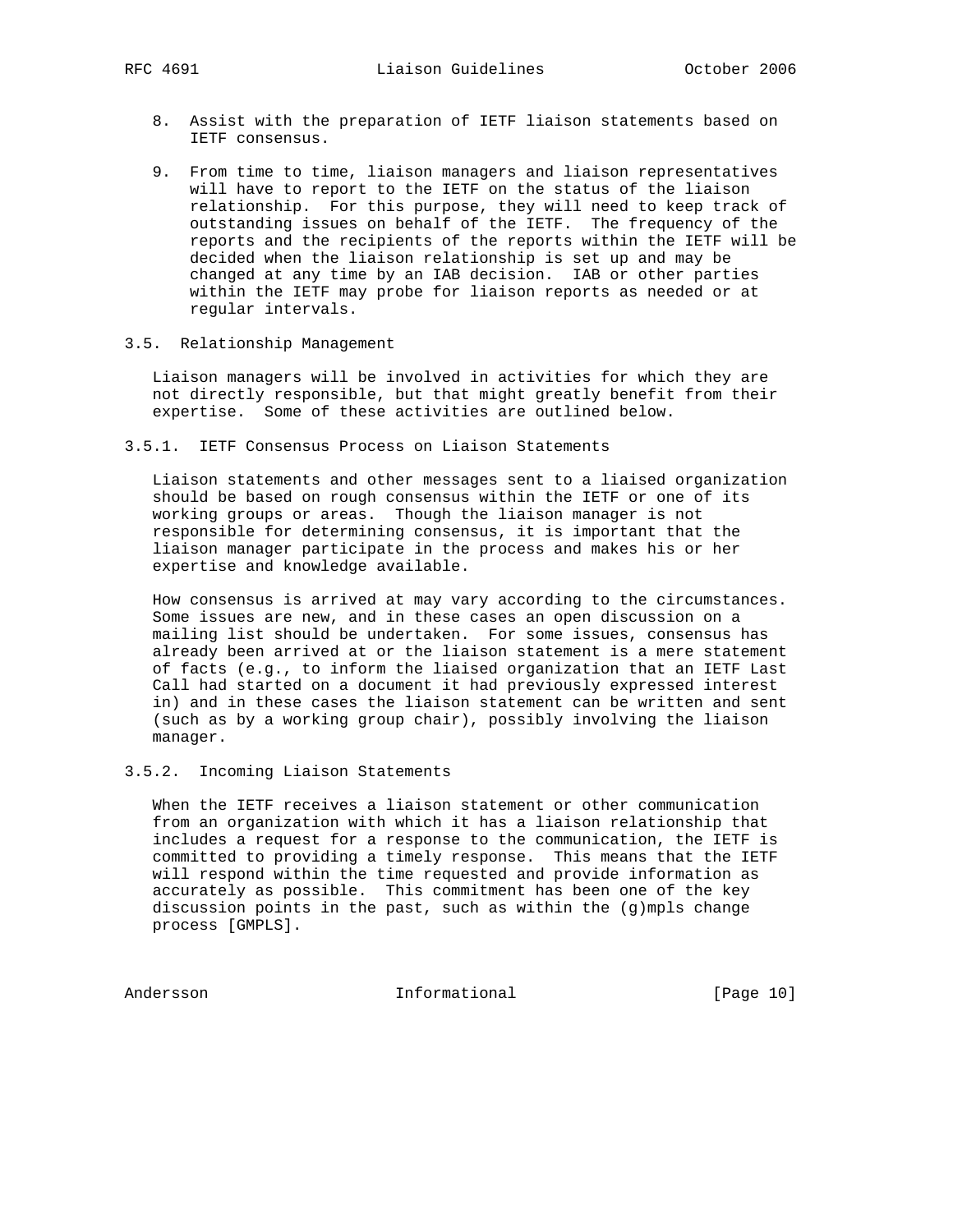This commitment does not mean that the IETF will uncritically accept the content in the incoming liaison statement. To the extent that the liaison contains requirements on IETF technology or protocols, they will be taken into consideration based on their technical merit.

# 3.5.3. Ambiguous Incoming Liaison Statements

 Sometimes the IETF, an IETF area, or an IETF working group receives liaison statements from a liaised organization that are sent to the wrong destination. At other times, the liaison statement is sent to working groups that are not chartered to do the work that the liaison statement addresses. In some cases, it might be the situation that no working group is chartered to do the work.

 In such cases, the liaison manager should assist in finding the appropriate recipient within the IETF that might respond to the incoming liaison statement. Sometimes this might require that the intended response is made available for review on one of the IETF mailing lists.

#### 3.5.4. Liaison Managers Representing Peer Organizations

 Liaised organizations may appoint a person to act as a liaison manager for "their side" of the relationship. This is the person that will speak authoritatively, within the IETF, on the activities performed by the other organization. The other organization needs to make this person known to the IETF. This person might request a slot on a working group agenda to discuss developments and plans of the liaised organization.

 Opinions expressed by a liaison mangers of other SDOs, other than reports on work within the liaised organization, are given equal weight with opinions expressed by other working group participants. RFC 3356 [RFC3356] describes this in the context of the relationship between the IETF and the ITU-T; however, the same model is applicable to all other organizations with which the IETF has a liaison relationship.

 The mandates of liaison managers from other organizations are recognized by the IETF to the extent needed to understand the information received from the liaison manager. In all other respects he or she participates in IETF activities under the same conditions and rules as any other IETF participant. It is important that the IETF liaison manager understands the extent to which the peer liaison manager is mandated or delegated to speak on behalf of the peer organization, and to inform the relevant part of the IETF if the peer liaison manager appears to be stepping outside the role or stance given to him or her by the peer organization.

Andersson Informational [Page 11]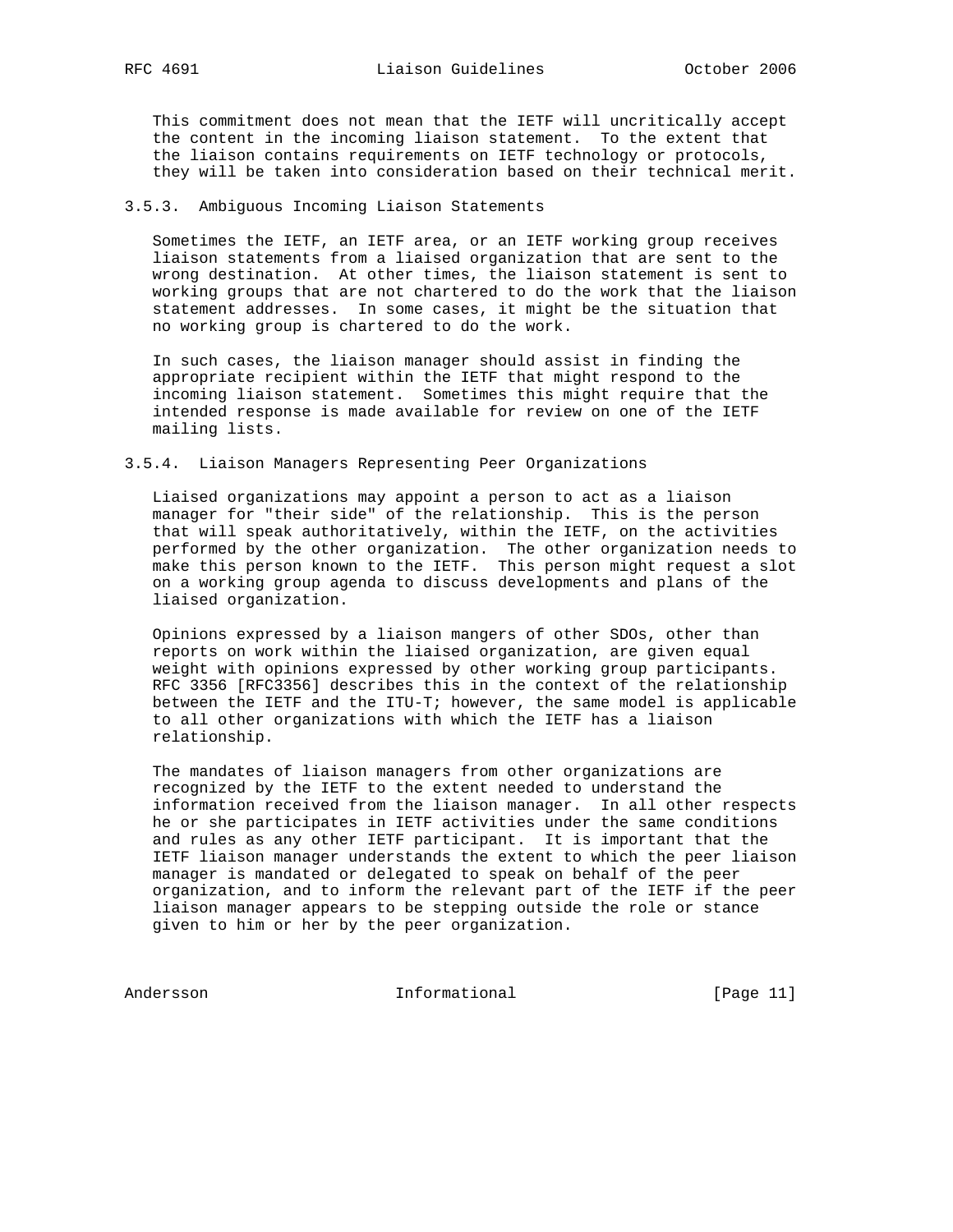IETF liaison managers should work to include the liaison manager from the liaised organization within their contact network, and to understand the positions being communicated by the peer liaison manager.

4. Security Considerations

 This document does not specify any protocol or "bits on the wire". However, since interaction with other standards-making organizations often relates to security, the liaison manager can assist with security-related issues, resulting in improved security for Internet protocols.

5. IANA Considerations

 There are no requests to the IANA herein. Note that the liaison manager very often has to understand and convey questions regarding IETF namespaces managed by IANA.

6. Acknowledgements

 This document was developed as part of a conversation regarding the requirements on IETF liaison managers and representatives. Several IAB members have significantly contributed to the document. Also, the document has been improved thanks to suggestions and review from Allison Mankin, Dave Meyer, and Leslie Daigle.

 A special thanks to Bernard Aboba, who, based on his experience as a liaison manager, has made many useful comments on the subject matter. Elwyn Davies and Bernard Aboba have both spent time correcting language and grammar.

 Members of the IAB at the time of approval of this document were the following:

 Bernard Aboba Loa Andersson Brian Carpenter Leslie Daigle Elwyn Davies Kevin Fall Olaf Kolkman Kurtis Lindqvist David Meyer Dave Oran Eric Rescorla Dave Thaler Lixia Zhang

Andersson **Informational** Informational [Page 12]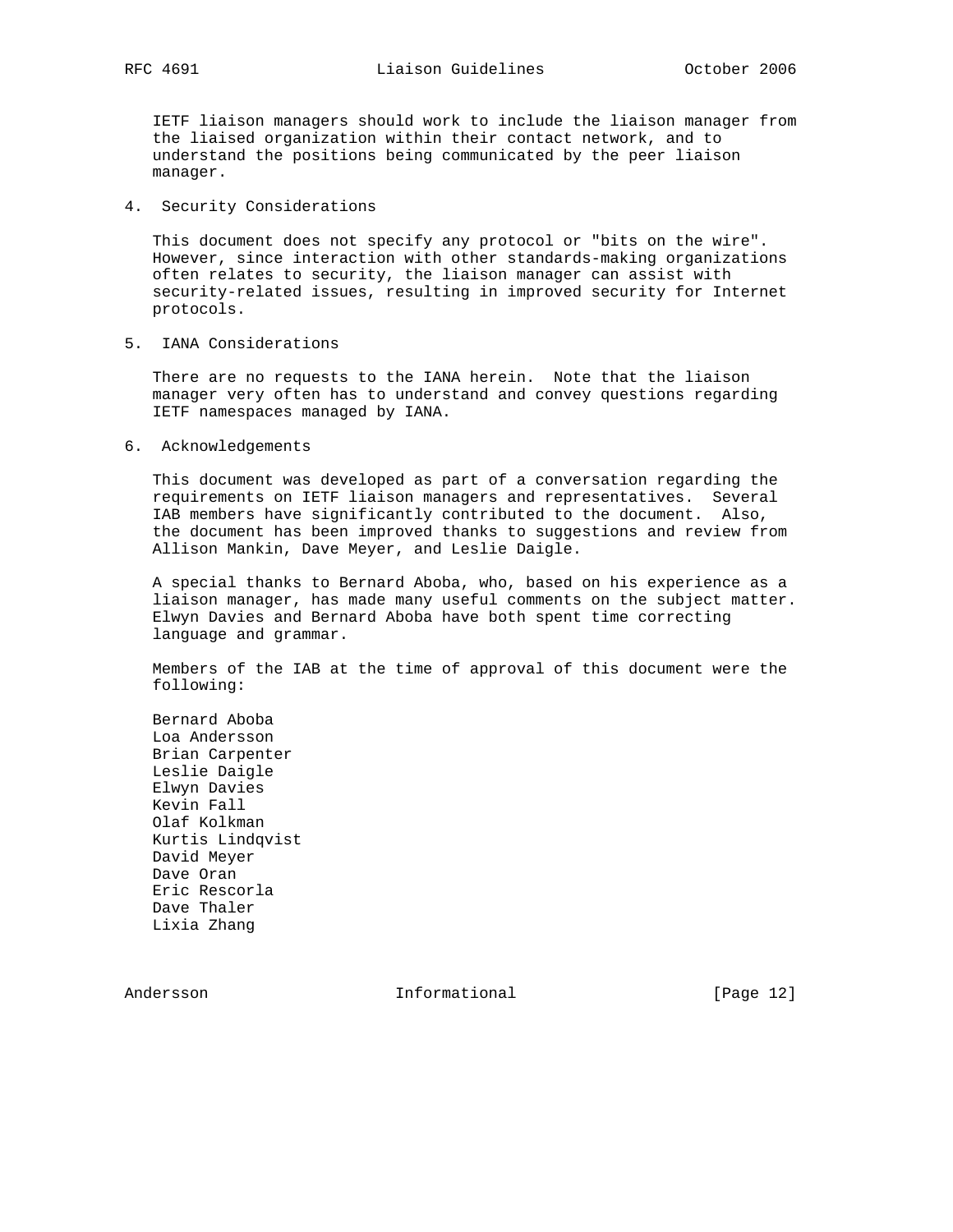# 7. References

- 7.1. Normative References
	- [RFC2026] Bradner, S., "The Internet Standards Process -- Revision 3", BCP 9, RFC 2026, October 1996.
	- [RFC2119] Bradner, S., "Key words for use in RFCs to Indicate Requirement Levels", BCP 14, RFC 2119, March 1997.
	- [RFC2418] Bradner, S., "IETF Working Group Guidelines and Procedures", BCP 25, RFC 2418, September 1998.
	- [RFC4052] Daigle, L. and Internet Architecture Board, "IAB Processes for Management of IETF Liaison Relationships", BCP 102, RFC 4052, April 2005.
- 7.2. Informative References
	- [GMPLS] Andersson, L., "MPLS and GMPLS Change Process", Work in Progress, December 2005.
	- [RFC3113] Rosenbrock, K., Sanmugam, R., Bradner, S., and J. Klensin, "3GPP-IETF Standardization Collaboration", RFC 3113, June 2001.
	- [RFC3131] Bradner, S., Calhoun, P., Cuschieri, H., Dennett, S., Flynn, G., Lipford, M., and M. McPheters, "3GPP2-IETF Standardization Collaboration", RFC 3131, June 2001.
	- [RFC3356] Fishman, G. and S. Bradner, "Internet Engineering Task Force and International Telecommunication Union - Telecommunications Standardization Sector Collaboration Guidelines", RFC 3356, August 2002.
	- [RFC4053] Trowbridge, S., Bradner, S., and F. Baker, "Procedures for Handling Liaison Statements to and from the IETF", BCP 103, RFC 4053, April 2005.

Editor's Address

 Loa Andersson IAB

EMail: loa@pi.se

Andersson **Informational** Informational [Page 13]